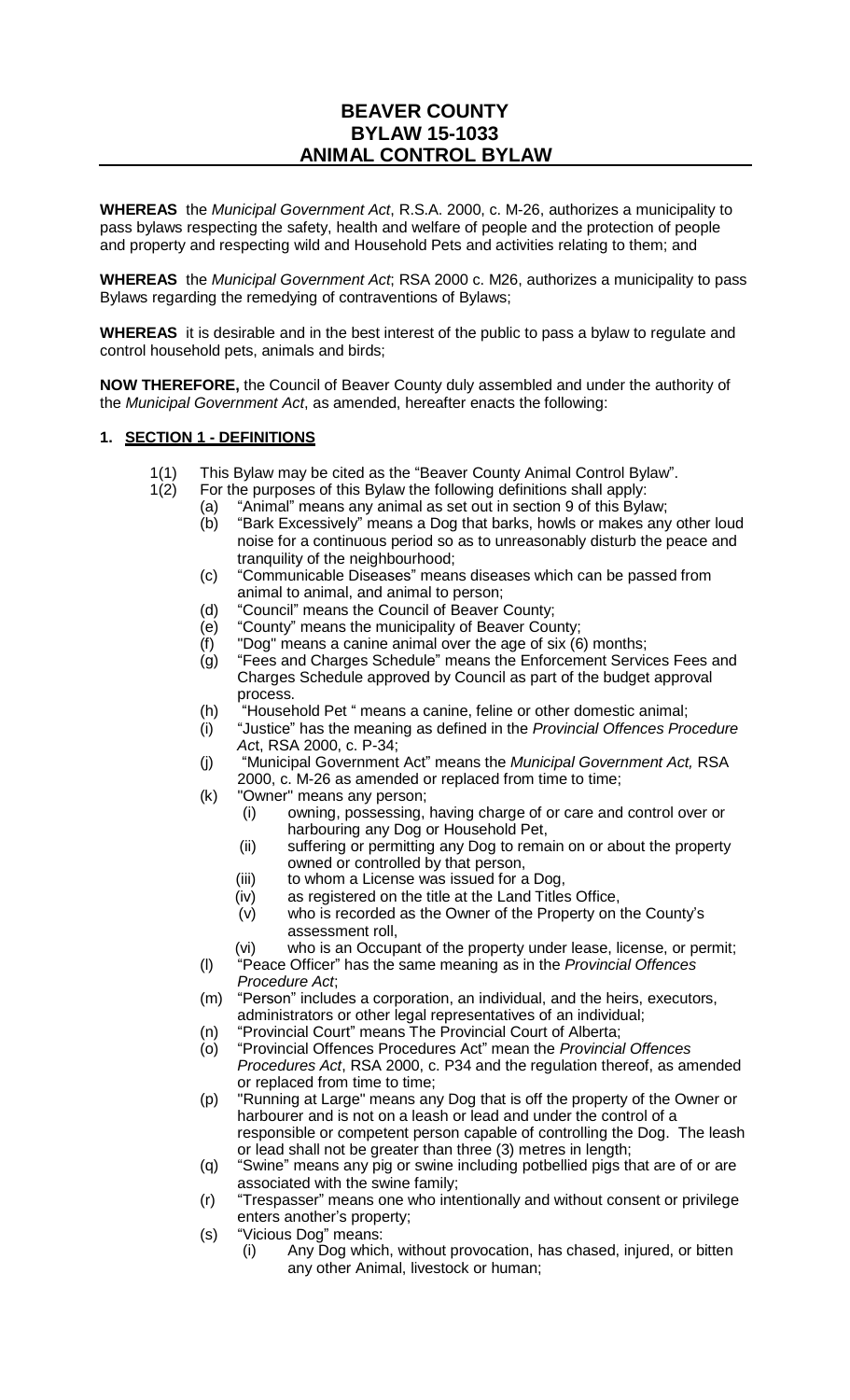- (ii) Any Dog which, without provocation, has damaged or destroyed, any public or private property;
- (iii) Any Dog which, without provocation, has threatened or created the reasonable apprehension of threat to another Animal, livestock, or human; and which in the opinion of the Peace Officer presents a threat of serious harm to other Animals, livestock, or humans;
- (iv) Any Dog which has been previously determined to be a Vicious Dog.

# **SECTION 2 – ORDERS**

- 2(1) If a designated officer of the County finds that a Person is in contravention of this Bylaw, the designated officer may by written order, require the person responsible for the contravention to remedy it if the circumstances so require.
- 2(2) Every Order written with respect to this Bylaw must:
	- (a) Indicate the Person to whom it is directed;
		- (b) Identify the Person to which the Order relates by municipal address or legal description;
		- (c) Identify the date it was issued;
		- (d) Identify how the Person fails to comply with this Bylaw;
		- (e) Identify the specific provisions of the Bylaw the Person contravenes;
		- (f) Identify the nature of the action required to be taken to be compliant;
		- (g) Identify the time within which the action must be completed;
		- Indicate that if the required action is not completed within the time specified, the County may take whatever action or measures are necessary to remedy the contravention;
		- (i) Indicate expenses and costs of any action or measures taken by the County under this section are an amount owing to the County by the Person to whom the Order is directed.
		- (j) Indicate the expenses and costs referred to in this section may be attached to the tax roll of the Person's property if such costs are not paid by a specified time;
- 2(3) An Order written pursuant to this Bylaw will be deemed to have been served on the Owner or Person when the Order has been:
	- (a) Personally delivered to the Owner or Person;
	- (b) Left for the Owner or Person at his or her residence or with a Person on the premises who appear to be at least eighteen years of age;
	- (c) Sent via registered mail addressed to the last known postal address of the Owner or Person; or
	- (d) Posted in a conspicuous place on the property referred to on the Order, when the Peace Officer has reason to believe:
		- (i) That the Owner to whom the Order is addressed is evading service; or (ii) No other means of service is available.
	- (e) If an Order is sent via registered mail as referred to in Section  $2(3)(c)$  then it is deemed to be received by the Owner five (5) days after the Order was mailed.
- 2(4) Every Person who fails to comply with an Order issued pursuant to this Bylaw within the time set out in the Order commits an offence.

# **SECTION 3 – ENFORCEMENT**

# **General Penalty Provision**

- 3(1) A Person who contravenes this Bylaw by:
	- (a) Doing any act or thing which the Person is prohibited from doing; or
	- (b) Failing to do any act or thing the Person is required to do;
		- is guilty of an offence.
- 3(2) Any Person who is convicted of an offence pursuant to this Bylaw is liable on summary conviction to a fine not exceeding ten thousand dollars (\$10,000.00) and in default of payment of any fine imposed to a period of imprisonment not exceeding six (6) months.

# **Violation Tickets and Penalties**

- 3(3) Where a Peace Officer believes that a Person has contravened any provision of this Bylaw, the Peace Officer may commence proceedings against the Person by issuing a violation ticket pursuant to the *Provincial Offences Procedures Act*.
- 3(4) Where there is a specified penalty listed for an offence in Schedule "A" to this Bylaw, that amount is the specified penalty for the offence.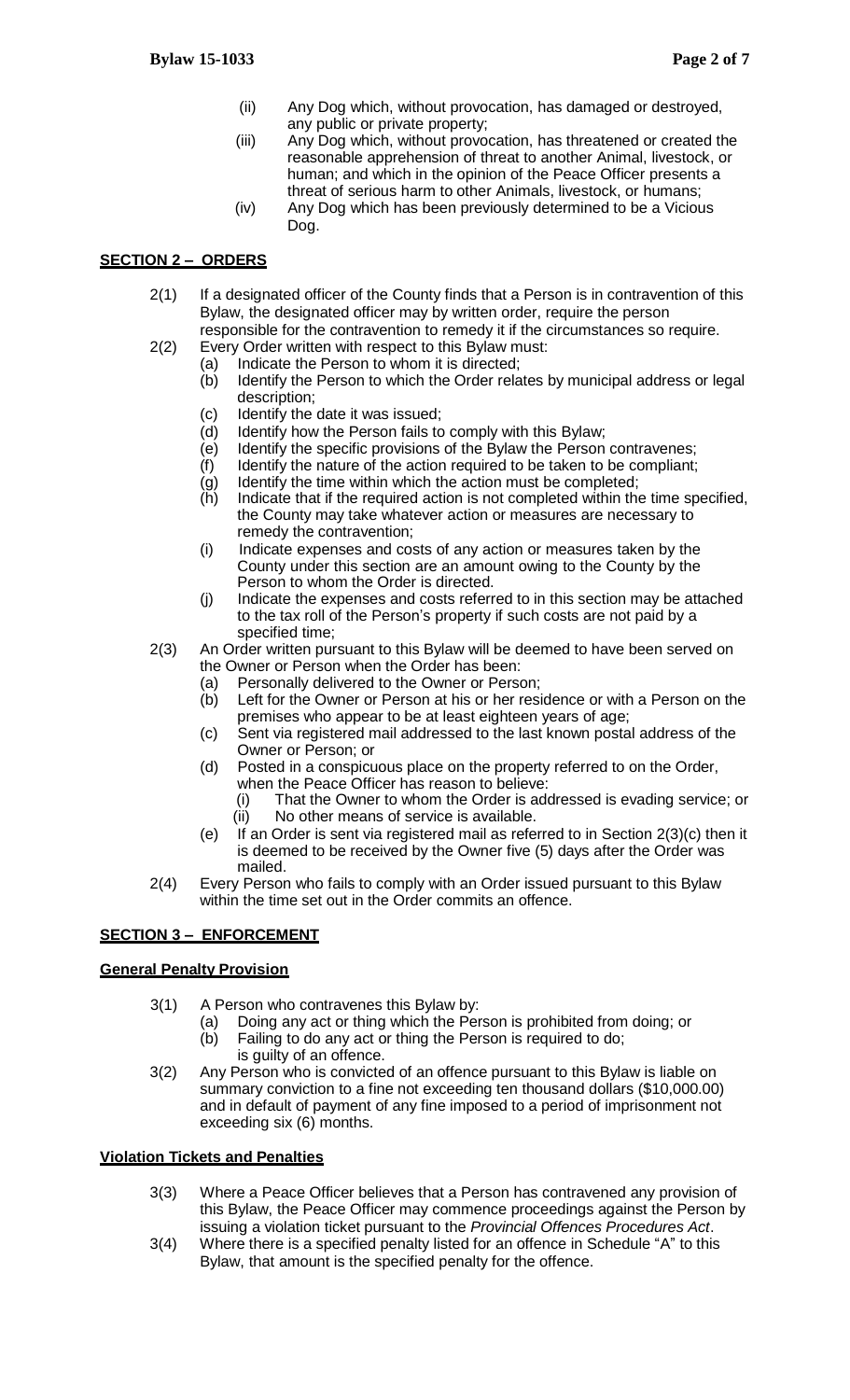- 3(5) Notwithstanding specified penalties set out in Schedule "A" to this Bylaw:
	- (a) If a Person is convicted twice under the same provision of this Bylaw within a twenty-four (24) month period, the specified penalty for the second conviction shall be twice the amount of the specified penalty for a first offence; and
	- (b) If a Person is convicted three or more times under the same provision of this Bylaw within a twenty-four (24) month period the penalty for the third and subsequent convictions shall be triple the amount of the specified penalty for a first offence.
- 3(6) This section does not prevent any Peace Officer from issuing a violation ticket requiring a Court appearance of the defendant, pursuant to the provisions of the *Provincial Offences Procedures Act,* or from laying an information in lieu of a violation ticket.
- 3(7) The County is not required to enforce this Bylaw. In deciding whether to enforce this Bylaw, the County may take into account any practical concerns including available municipal budget and Personnel resources.

### **SECTION 4 – RESPONSIBILITIES OF DOG OWNERS**

- 4(1) The Owner of a Dog shall:
	- (a) Ensure the Dog is not Running at Large within the County;
	- (b) Ensure the Dog is on a leash in control at all times when off property;
	- (c) Ensure that the Dog does not enter into or remain in or on a school yard or cemetery within the County.
- 4(2) The Owner of a female Dog shall keep such Dog housed and confined during the whole period such Dog is in season.
- 4(3) No Dog that is suffering from a Communicable Disease is permitted to come in contact with other Animals, Dogs or humans. The Owner of said distressed Dog shall ensure the Dog is kept confined.

#### **SECTION 5 - INTERFERENCE WITH ANIMALS OR DOGS**

- 5(1) No Person shall:
	- (a) Untie, loosen or otherwise free an Animal or Dog which has been tied or otherwise restrained; or
	- (b) Tease or torment an Animal or Dog or otherwise provoke an Animal or Dog to bark, bite, attempt to bite, chase or otherwise threaten any Person or Animal or Dog; or
	- (c) Negligently or wilfully open a gate, door or other opening in a fence or enclosure in which an Animal or Dog has been confined and thereby allow an Animal or Dog to run at large in the County.

#### **SECTION 6 - NUISANCE**

- 6(1) No person shall allow a Dog to:
	- (a) Howl or Bark excessively or in a manner to unreasonably interfere with the use and/or enjoyment of another Person's property;
	- (b) Bite, attempt to bite, bark at, chase, or otherwise attempt to threaten any Person, Household Pet, poultry, or livestock whether on the Owner's property or not;
	- (c) Bite, bark at, or chase any bicycle, motor vehicle;
	- (d) Upset any waste receptacles or scatter the contents thereof on any public property or on any private property not belonging to the Owner; or
	- (e) Do any other act which causes harm, damage, or injury to another Household Pet, Person, livestock, or property.

#### **SECTION 7 - VICIOUS DOGS**

- 7(1) The Peace Officer may declare a Dog to be a Vicious Dog.
- 7(2) A Dog shall not be declared Vicious if:
	- (a) It attacks or bites a trespasser on the property of its Owner, or property controlled by him/her.
	- (b) It is kept as a livestock guardian Dog and if the attack is in defense of livestock of which the Dog is responsible on the property of the Owner.
- 7(3) When the declared Vicious Dog is not on the property of the Owner:
	- (a) The Dog shall be harnessed or on a leash which length shall not exceed one (1) meter and in a manner that prevents it from chasing, injuring or biting other Household Pets, livestock, or Persons as well as preventing damage to public or private property;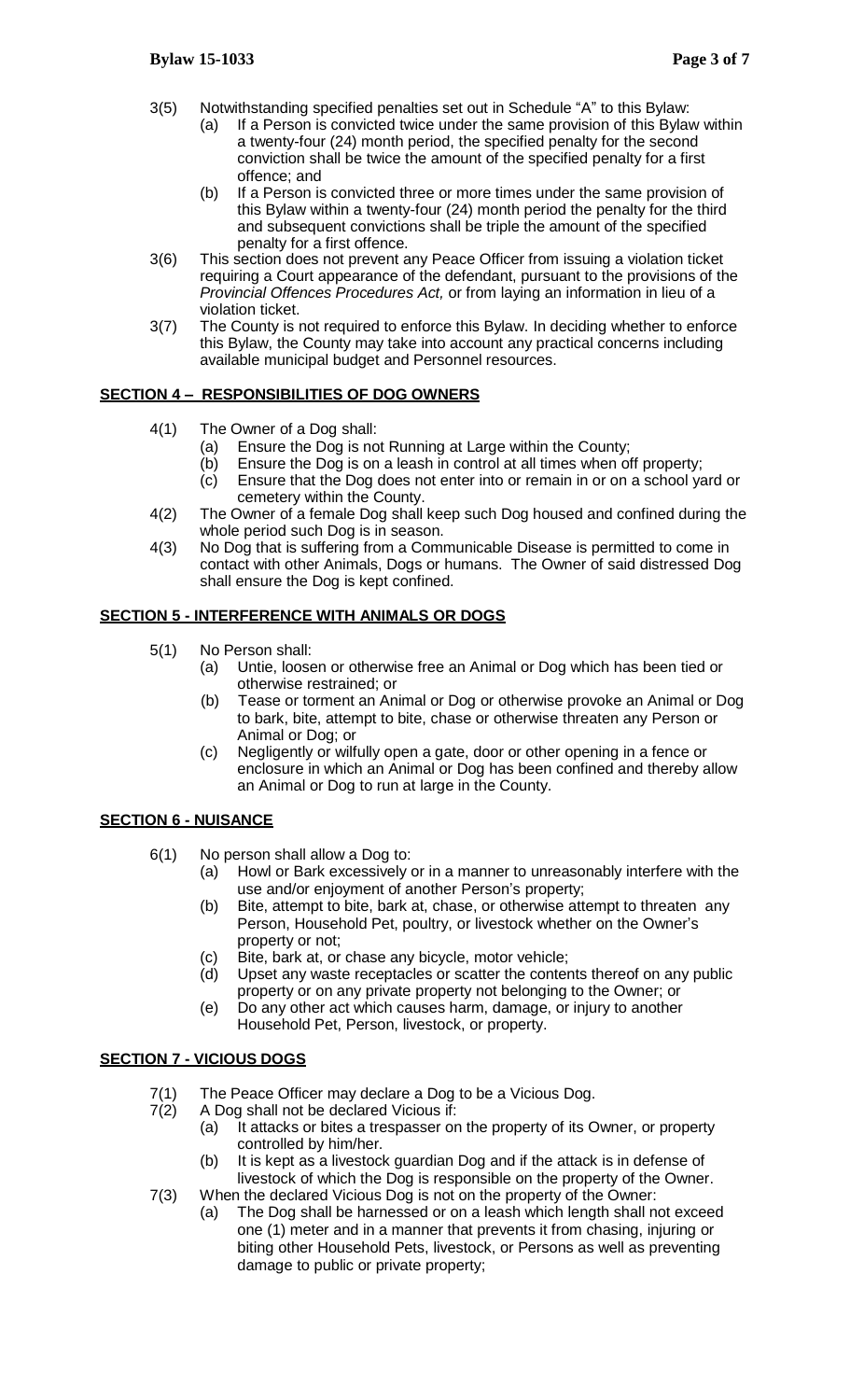- (b) The Dog shall be under the control of a person who is eighteen (18) years of age or older; and
- (c) The Dog shall be muzzled.
- 7(4) When the Vicious Dog is on the property of the Owner:
	- (a) The Dog shall be confined indoors;
	- (b) The Dog shall be kept as if the provisions of Sub-section 7(4) applied to such Dog while on the property of the Owner; or
	- (c) The Dog shall be confined in a secure enclosure which means a locked building, cage or fenced area of such construction that will not allow the confined Dog or Dogs to jump, climb, dig or force their way out, or allow the entry of any Person not in control of the Dog.
- 7(5) An Owner shall not be required to leash or muzzle a Vicious Dog while it is being shown or displayed at a bona fide Dog show or while it is on duty in an enclosed area for which it is responsible to protect livestock, Persons or property.
- 7(6) Where a Dog is determined to be a Vicious Dog pursuant to the provisions of this Bylaw, the Owner shall:
	- (a) Post signs conspicuously on his premises alerting the public that a Vicious Dog is located on the premises,
	- (b) Not breed or sell the Dog within Beaver County, and
- (c) Immediately notify a Peace Officer should the Dog be Running at Large. 7(7) If the Peace Officer determines a Dog to be a Vicious Dog, the Peace Officer shall give the Owner written notice by mail to the address indicated on the
	- License within fifteen (15) days of such determination: (a) Informing the Owner that his Dog has been determined to be a Vicious Dog;
	- (b) Requiring the Owner to keep the Vicious Dog in accordance with the provisions of Section 7 of this Bylaw; and
	- (c) Informing the Owner that if the Vicious Dog is not kept in accordance with Section 7 of this Bylaw, the Owner will be fined, or subject to enforcement action pursuant to Section 2 or Section 3 of this Bylaw.
- 7(8) An Owner of a Dog determined to be a Vicious Dog by the Peace Officer may appeal such determination to the Council within thirty (30) days of receiving notice of such determination.
- 7(9) Council shall as soon as is practicable cause the matter to be reviewed and make a final determination, which determination shall be final and binding and not subject to further appeal under this Bylaw.

# **SECTION 8 – IMPOUNDMENT**

- 8(1) A Peace Officer may capture or impound any Dog that is found Running at Large or which is required to be impounded pursuant to any provincial or federal law.
- 8(2) It shall be the duty of the pound keeper and other such persons authorized by Council to confine all Dogs captured for violation of this Bylaw in the pound subject to the Owner's right to redeem that Dog within seventy-two (72) hours from the time of impounding upon paying the pound keeper the amounts set out for each Dog impounded. Any Dog not redeemed within the time specified herein may be sold, destroyed, adopted, or otherwise disposed of.
- 8(3) No Dog shall be released until all fees incurred are paid in full by cash, debit, or cheque.
- 8(4) No Person shall interfere with or attempt to obstruct a Peace Officer who is attempting to capture, or who has captured a Dog as per this Bylaw.

# **PART 9 – ANIMAL/BIRD REGULATIONS**

#### **The following animal units are permitted:**

- 9(1) On any residential parcel less than 0.81 ha (2.0 ac) in Size, no more than four (4) Household Pets shall be allowed, of which a max of 3 dogs shall be allowed.
- 9(2) On any residential parcel more than 0.81 ha (2.0 ac), agricultural or nonresidential parcel no more than three (3) Dogs shall be allowed.
- 9(3) On any residential or agricultural parcels between 0.81 ha (2.0 ac) and 16.1 ha (39.9 ac) in size, additional Animal/Bird Units shall be allowed in accordance with the following:

| Allowable Number of Animal/Bird Units: |
|----------------------------------------|
|                                        |
|                                        |
| З                                      |
|                                        |
| 5                                      |
|                                        |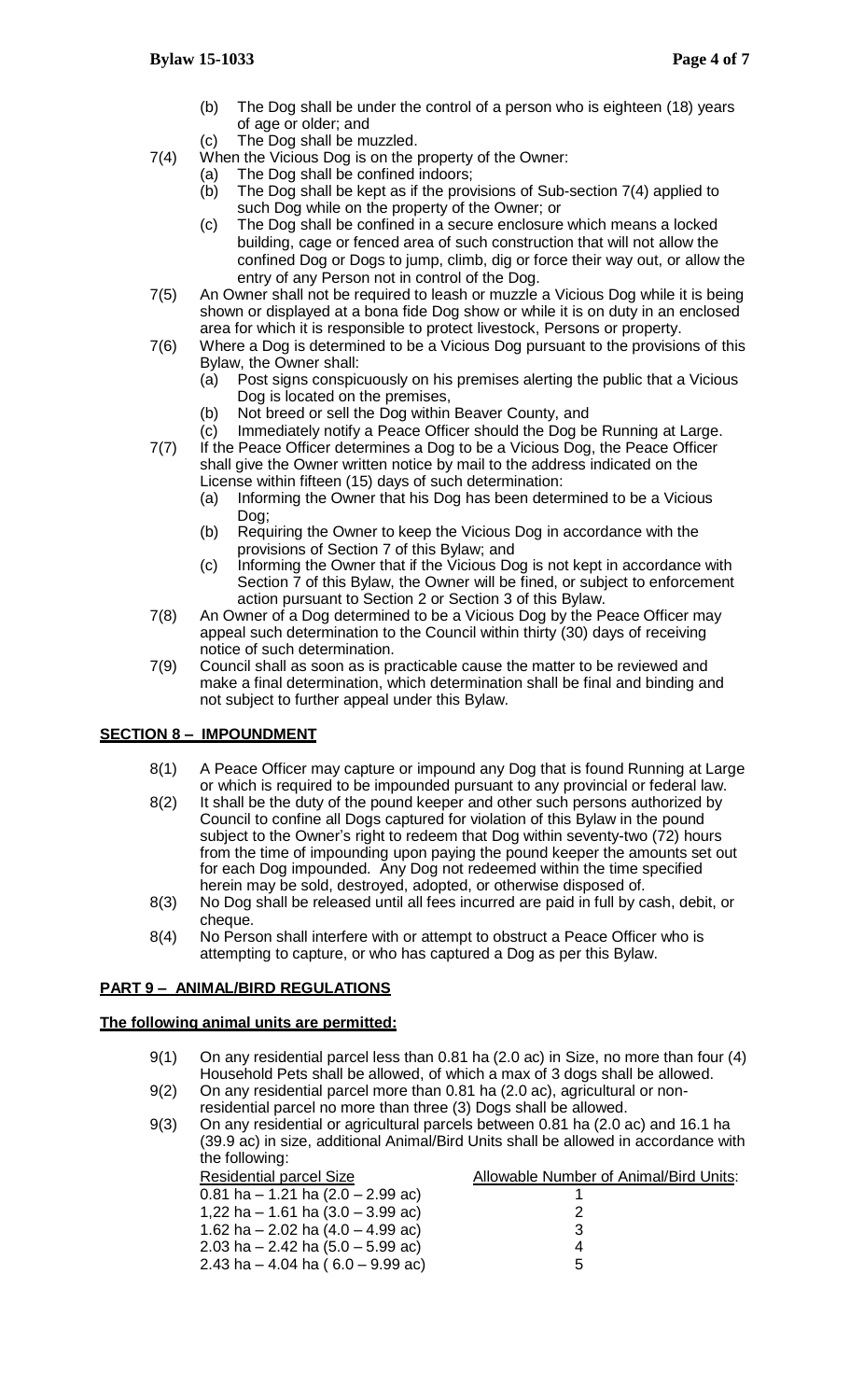- 4.05 ha or greater (10.0 ac plus) 5<sup>\*</sup>
- Plus the number of Animal/Bird units permitted for that portion of the parcel in excess of 4.05 ha (10.0 ac). Example: 5.26 ha (13.0 ac) =  $5 + 2 = 7$  total Animal/Bird units.
- 9(4) For the purposes of this section the following animals shall comprise of "one Animal/Bird unit":
	- (a) One (1) horse, donkey, mule, or ass, or
	- (b) One (1) llama, two (2) alpacas or guanaco, or
	- (c) One (1) cow, one (1) steer (over one year old), or one (1) swine, or
	- (d) Two (2) calves up to one year old, or
	- (e) Fifteen (15) chickens, or
	- (f) Ten (10) ducks, turkeys, pheasants, geese, or other similar fowl, or
	- (g) Three (3) sheep, or goats, or
	- (h) Twenty (20) rabbits or other similar rodents, or
	- (i) Two (2) ostriches, emus or other ratites.
- 9(5) Pursuant to Subsection 10(4)(i), the keeping of ostriches, emus, or other ratites on a residential parcel must be contained on the property by the construction of a minimum 1.8 m (6.0 ft) high perimeter fence comprised of tight lock game fencing or chain link fencing with steel or wooden posts around the fenced pen area.

# **PART 10 – ANIMAL/DOG CRUELTY**

- 10(1) No Person or Owner shall cause or permit an Animal or Dog to be in distress.
- 10(2) A Person or Owner shall:
	- (a) Ensure that the Animal or Dog has adequate food and water, and
	- (b) Provide the Animal or Dog with adequate care when the Animal or Dog is wounded or ill, and
	- (c) Provide the Animal or Dog with reasonable protection from injurious heat or cold, and
	- (d) Provide the Animal or Dog with adequate shelter, ventilation, and space
- 10(3) The Owner of an Animal or Dog shall ensure that the Animal or Dog is not Running at Large.

### **PART 11 – OVER-LIMIT PERMIT**

- 11(1) Notwithstanding Section 9, a Community Peace Officer may issue to an owner an Over-limit Permit.
- 11(2) Any person wishing to obtain and Over-limit Permit must apply in writing.
- 11(3) Upon receipt of the request, a Community Peace Officer, may, in his sole discretion, grant an Over-limit Permit, Refuse to grant an Over-limit Permit, or grant an Over-limit Permit upon such additional terms and conditions as the Community Peace Officer deems appropriate.
- 11(4) Once an Over-limit Permit has been granted, a fee of \$200.00, shall be collected prior to issuing the permit.
- 11(5) When an Over-limit Permit is issued it is valid for one calendar year and is not transferable.
- 11(6) A Community Peace Officer may revoke an Over-limit Permit, without returning the fee, if the Permit holder harbours more animals than the Over-limit Permit allows, or if the Community Peace Officer receives bona fide complaints from two or more adjacent landowners.

# **PART 12 - SEVERABILITY**

12(1) If any provision of this Bylaw is held to be invalid by a decision of a court of competent jurisdiction, that decision will not affect the validity of the remaining portions.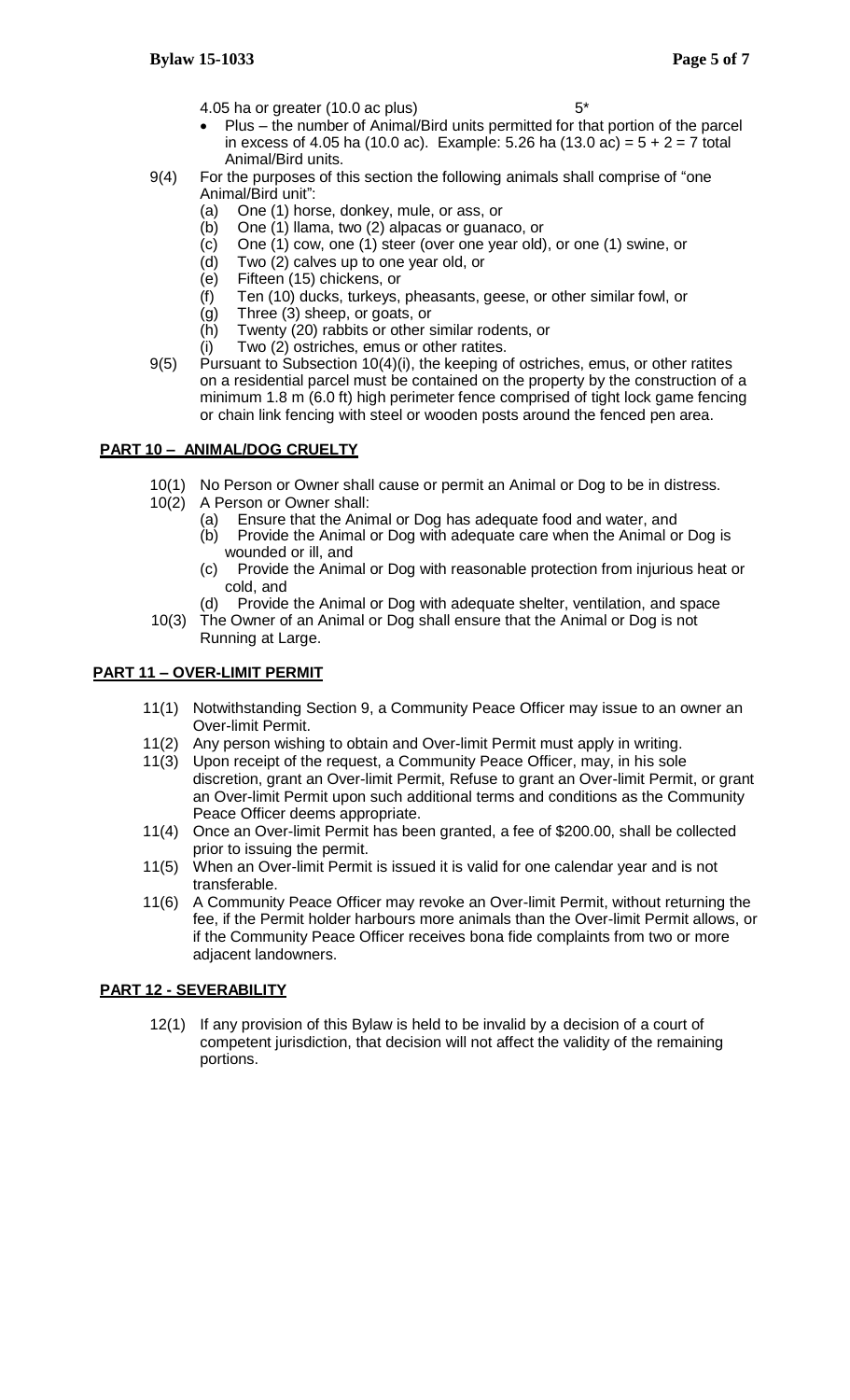#### **PART 13 – TRANSITION**

- 13(1) Upon coming into force of this Bylaw, Bylaw No. 99-810 is repealed.
- 13(2) Schedule "A" forms part of this Bylaw.
- 13(3) This Bylaw shall come into force and effect upon the final passing and signing thereof.

**READ A FIRST TIME** 16th day of September , 2015.

**PUBLIC HEARING HELD** this  $\_\_\_\_\$  day of  $\_\_\_\_\_\$ , 2015.

**READ A SECOND TIME** this \_\_\_\_\_ day of \_\_\_\_\_\_\_\_\_, 2015. **READ A THIRD TIME** this day of , 2015

**REEVE**

**CHIEF ADMINISTRATIVE OFFICER**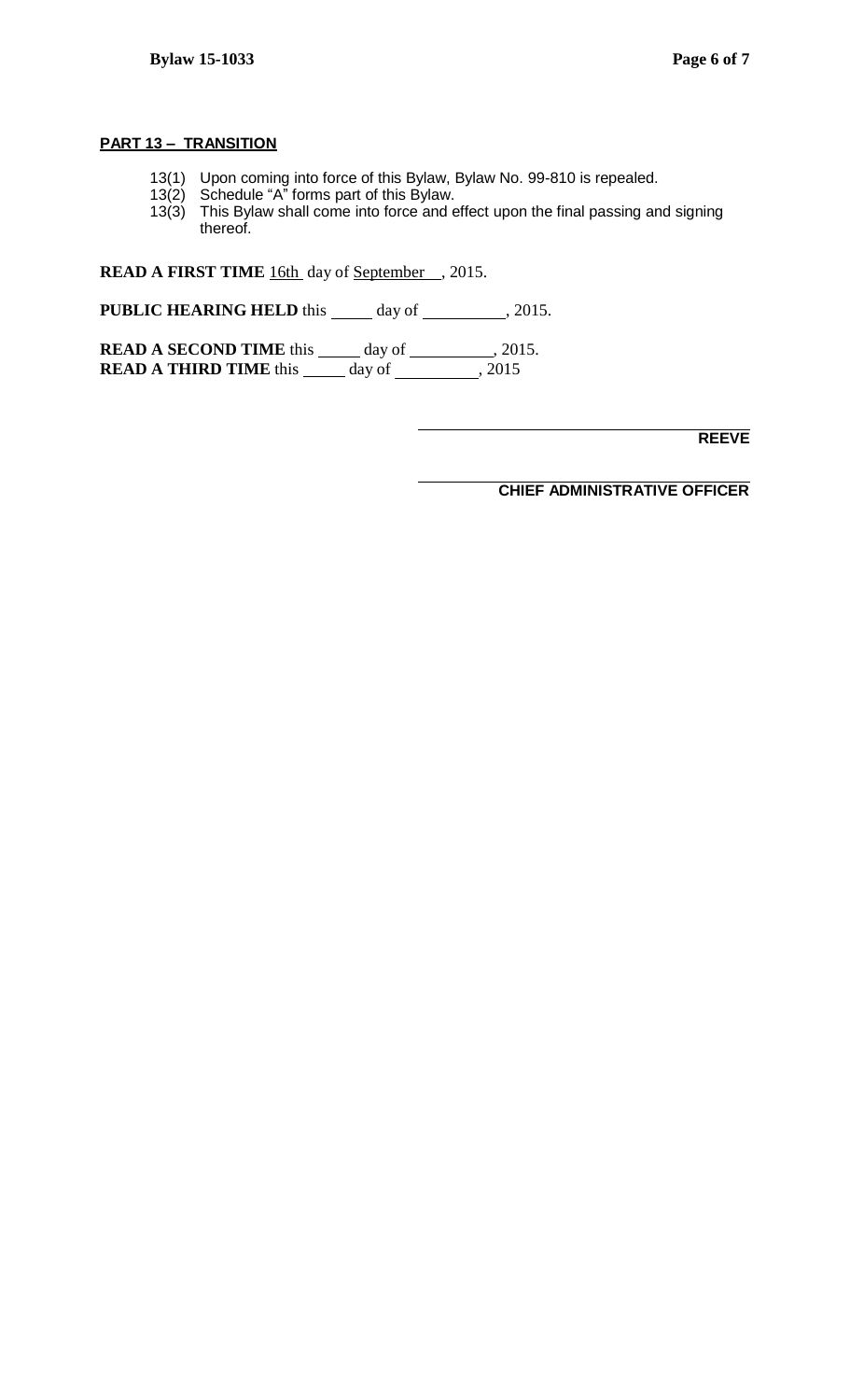### **SCHEDULE "A"**

#### **FINE SCHEDULE**

**WHEREAS** under the provisions of Section 44 of the Provincial Offences Procedure Act, being the Revised Statutes of Alberta and amendments thereto and under the provisions of Section 7 of the Municipal Government Act, R.S.A. 2000, c. M-26, and amendments thereto, the Council of a municipality may by bylaw provide for the payment fines for offences, or summons out of Court.

**WHEREAS** a violation ticket may be issued by a Peace Officer to any person charged with a breach of any of the provisions of this Bylaw.

| <b>Bylaw</b><br><b>Section</b> | <b>Offence</b>                                                                                  | <b>Specified</b><br><b>Penalty</b> |
|--------------------------------|-------------------------------------------------------------------------------------------------|------------------------------------|
|                                | <b>ORDERS</b>                                                                                   |                                    |
| 2(4)                           | Fail to Comply with Order                                                                       | \$250.00                           |
|                                |                                                                                                 |                                    |
|                                | <b>RESPONSIBILITIES OF DOG OWNERS</b>                                                           |                                    |
| 4(1)(a)                        | Dog Running at Large                                                                            | \$250.00                           |
| 4(1)(b)                        | Dog Off-Leash                                                                                   | \$250.00                           |
| 4(1)(c)                        | Dog in a school yard/cemetery                                                                   | \$500.00                           |
| 4(2)                           | Female Dog in season improperly housed                                                          | \$500.00                           |
| 4(3)                           | Dog with communicable disease - Fail to confine<br>or allow contact with person or other animal | \$1000.00                          |
|                                |                                                                                                 |                                    |
|                                | <b>INTERFERENCE WITH ANIMALS OR DOGS</b>                                                        |                                    |
| 5(1)                           | Interference with Animals                                                                       | \$100.00                           |
|                                |                                                                                                 |                                    |
|                                | <b>NUISANCE</b>                                                                                 |                                    |
| 6(1)(a)                        | Howl or bark excessively                                                                        | \$500.00                           |
| 6(1)(b)                        | Bite, attempt to bite, bark at, chase livestock or<br>other domestic animal or person           | \$1000.00                          |
| 6(1)(c)                        | Bite, bark at or chase a vehicle                                                                | \$200.00                           |
| 6(1)(d)                        | Upset waste receptacle, or scatter<br>content<br>thereof                                        | \$250.00                           |
| 6(1)(e)                        | Do any other act that causes harm or injury                                                     | \$500.00                           |
|                                |                                                                                                 |                                    |
|                                | <b>VICIOUS DOGS</b>                                                                             |                                    |
| 7(6)(b)                        | <b>Breed/Sell Vicious Dog</b>                                                                   | \$2500.00                          |
| 7(7)(c)                        | Fail to Notify Peace Officer of Vicious Dog at<br>Large                                         | \$1000.00                          |
| 7(3)                           | Failure to properly confine Vicious Dog not on<br>Owner's property                              | \$1500.00                          |
| 7(4)                           | Failure to properly confine a Vicious Dog on<br><b>Owner's Property</b>                         | \$1000.00                          |
| 7(6)(a)                        | Failure to post Vicious Dog Sign                                                                | \$1500.00                          |
|                                |                                                                                                 |                                    |
|                                | <b>IMPOUNDMENT</b>                                                                              |                                    |
| 8(5)                           | <b>Obstruct a Peace Officer</b>                                                                 | \$2500.00                          |
|                                |                                                                                                 |                                    |
|                                | <b>ANIMAL/BIRD REGULATION</b>                                                                   |                                    |
| 9(1)(2)(3)                     | Exceed maximum allowable animal units                                                           | \$500.00                           |
|                                |                                                                                                 |                                    |